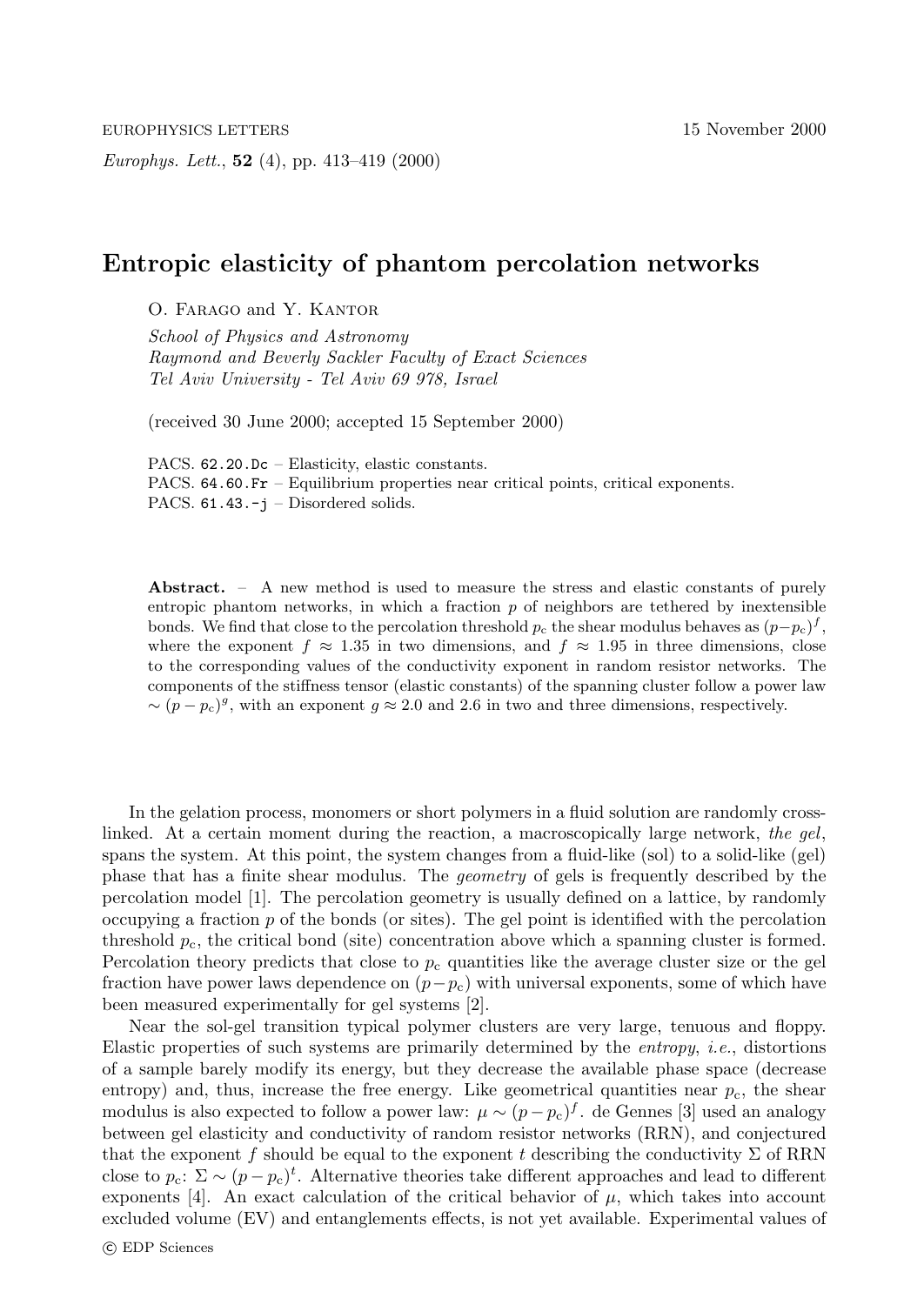f, measured for different polymeric systems, are very scattered [5]. One of the reasons for the variety of the experimental results is the mixing of the entropic and energetic contributions to the gel elasticity, which influences the "effective" exponent.

Neglect of EV interactions, *i.e.*, treating a *phantom* system, may strongly modify the physics. Nevertheless, it is frequently done either because in certain situations (such as dense polymer melts) EV interactions effectively cancel out [6], or because from the purely theoretical point of view phantom systems are more tractable and may serve as a starting point for studying real systems. Phantom systems maintain the correct connectivity, which is one of the important characteristics of a polymer network. A feature common to most phantom networks (independently of the detailed shape of the microscopic potential) is the fact that at zero tension the probability density that two distant nodes are separated by  $\vec{r}$  takes a Gaussian form  $\sim \exp \left[-\frac{1}{2}Br^2\right]$ . For linear polymers this is a consequence of the central limit theorem, while for more complicated systems this can be demonstrated numerically [7]. The thermodynamic behavior of a phantom network can, therefore, be described very accurately within a phantom Gaussian network (PGN) model, in which each bond of the network is replaced by a *Gaussian spring* having the energy  $E = \frac{1}{2}Kr^2$ , where r is its end-toend distance [8]. Corrections to Gaussian behavior can be studied by considering a phantom nearly Gaussian network (PNGN), in which the springs' energies include an additional small term equal to  $\frac{1}{4}ar^4$ . In this paper we describe results of a numerical study of the elasticity of tethered phantom percolating networks, and compare our results with the two models [9]. We use a recently developed formalism [10] which enables direct calculation of entropic elastic constants of tethered systems. We show that the shear modulus behaves near  $p_c$  like the conductivity of RRN as predicted by the PGN model, while the elastic stiffness tensor of the spanning cluster, which, according to PGN model, is supposed to vanish [9], also exhibits a power law behavior near  $p_c$  with a significantly larger critical exponent. The last result is a consequence of the deviation from the Gaussian behavior, and can be understood within the PNGN model [9].

In a homogeneous deformation we distort the boundaries of a system is such a way that a separation  $\vec{R}$  between a pair of surface points is modified into  $\vec{r}$ , which is linearly related to  $\vec{R}$  via a position-independent matrix. In this case the new squared distance  $r^2 = R_i R_j (\delta_{ij} + \delta_{ij} + \delta_{ij} + \delta_{ij} + \delta_{ij} + \delta_{ij} + \delta_{ij} + \delta_{ij} + \delta_{ij} + \delta_{ij} + \delta_{ij} + \delta_{ij}$  $2\eta_{ij}$ , where the subscripts denote Cartesian coordinates,  $\delta_{ij}$  is the Krönecker delta,  $\eta_{ij}$  is the Lagrangian strain tensor, and summation over repeated indices is implied. The stress and elastic stiffness tensors,  $\sigma_{ij}$  and  $C_{ijkl}$ , respectively, are then defined as the coefficients of the expansion of the free energy density in the strain variables:  $f(\{\eta\}) = f(\{0\}) + \sigma_{ij}\eta_{ij}$  $\frac{1}{2}C_{ijkl}n_{ij}n_{kl} + \dots$  Close to  $p_c$ , percolation networks "forget" the details of the lattice and<br>habever like instrume and therefore the stress tones  $z_c = \overline{z} = \overline{R}$ behave like isotropic systems, and therefore the stress tensor  $\sigma_{xx} = \sigma_{yy} = \sigma_{zz} \equiv \sigma \equiv -P$ , where P is the pressure. Isotropic systems have only three *different* non-vanishing elastic constants:  $C_{11} \equiv C_{xxxx} = C_{yyyy} = C_{zzzz}$ ;  $C_{12} \equiv C_{xxyy} = C_{yyzz} = C_{zzxx} = ...$ ; and  $C_{44} \equiv \frac{1}{2}(C_{xyxy} + C_{xyyx}) = \frac{1}{2}(\tilde{C}_{yzyz} + C_{yzzy}) = \dots$ , which are related by  $C_{11} = C_{12} + 2C_{44}$ . Frequently, one finds it more useful to describe the elastic behavior in terms of the *shear* modulus  $\mu \equiv C_{44} - P$ , and the *bulk* modulus  $\kappa \equiv \frac{1}{2}(C_{11} + C_{12})$  (for two-dimensional (2D) systems), or  $\kappa \equiv \frac{1}{3}(C_{11} + 2C_{12} + P)$  (for three-dimensional (3D) systems). In a percolation phantom system the contributions of the different clusters are additive. Each finite cluster, not connected to the boundaries of the system, contributes as a single atom of an ideal gas. Thus  $N_0$  free finite clusters confined within volume V at temperature T produce stress equal to  $\sigma = -\frac{N_0 kT}{V}$ , and elastic constant  $C_{44} = \frac{N_0 kT}{V}$ , where k is the Boltzmann constant. Although both  $C_{44}$  and P are affected by the presence of finite clusters, we observe that the (ideal gas) contribution of the finite clusters cancels out in the definition definition of  $\mu$ . Since finite clusters play such unremarkable role in the problem of elasticity, we will disregard them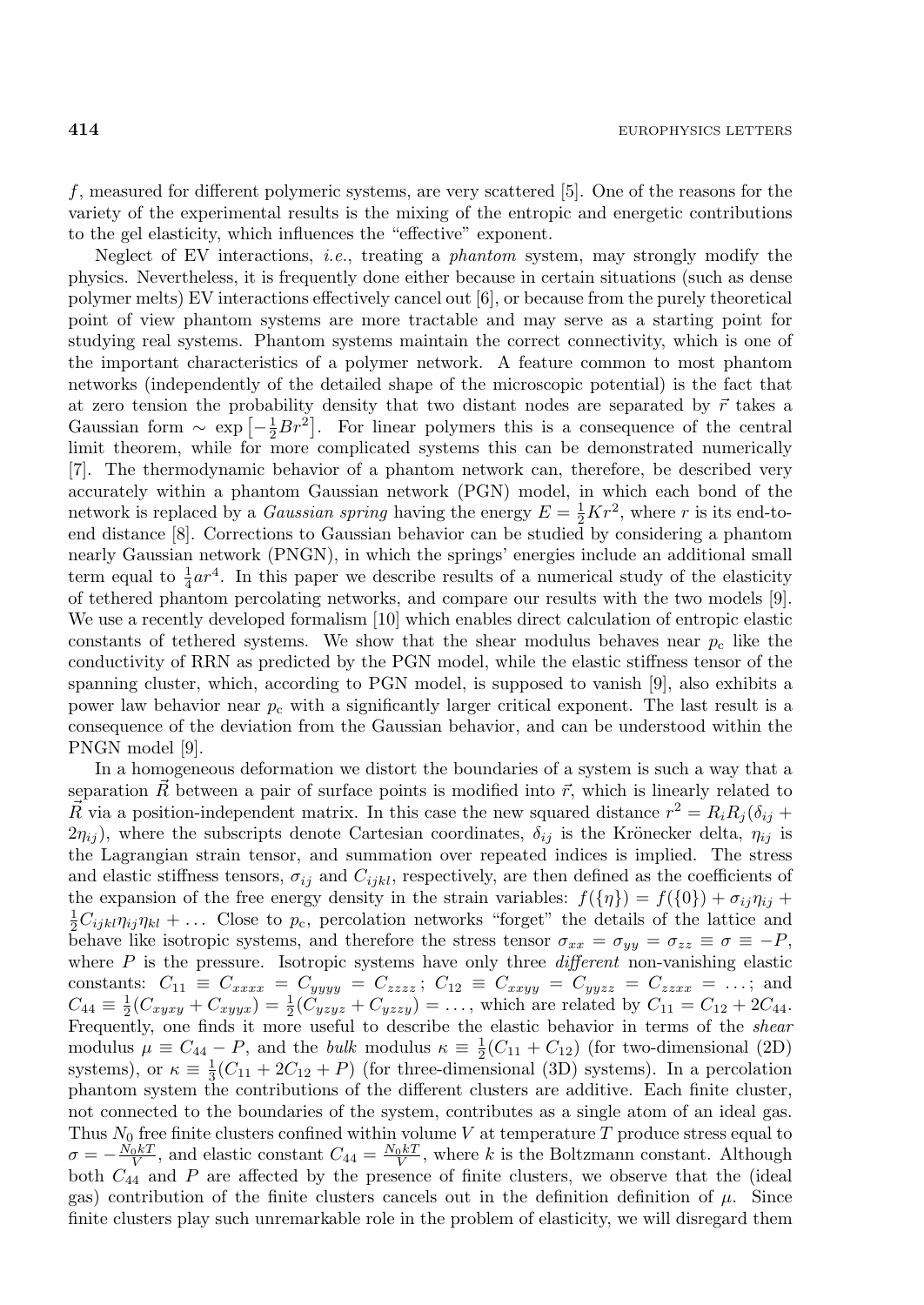

Fig. 1 – Part of initial (a) and equilibrated (b) configurations of the 2D system  $(p = 0.405, b = 1.05)$ .

completely, and in the remainder of this work the stress, elastic constants and elastic moduli will refer to the contribution of the spanning cluster alone. The latter depends on the details of the potential and connectivity. However, in the case of PGN few simple properties exist [9]: 1) Since the energy of a Gaussian spring is proportional to  $r^2$ , while the squared distances between the points on the boundaries are linear in  $\eta_{ij}$ , it can be shown that the free energy of the spanning cluster does not include quadratic terms in  $\eta_{ii}$ , and therefore its  $C_{ijkl} = 0$ . 2) The stress tensor is *equal* to the conductivity tensor of an equivalent resistor network in which each spring of the spanning cluster with a force constant  $K$  is replaced by a resistor of conductance K. For isotropic PGNs  $\mu = \sigma = \Sigma$ , where  $\Sigma$  is the conductivity of the equivalent resistor network, and we, thus, find that  $f = t$ . In the PNGN model near  $p_c$ ,  $\sigma$  and  $\mu$  are still dominated by the Gaussian term rather than by the non-Gaussian perturbation, and we recover the equality  $f = t$ . Non-Gaussian corrections are manifested by non-vanishing elastic constants, which for percolation PNGNs are expected to behave as  $C \sim (p - p_c)^g$  with  $g > f$  [9].

In this work we investigate the elastic behavior of networks for which the problem of mixing of the entropic and energetic components does not exist. Our system consists of pointlike atoms connected by "tethers" that have no energy, but simply limit the distance of a connected pair to be smaller than some value b. Since the internal (potential) energy of the system vanishes, its thermodynamic behavior is *purely* entropic. We generated the (quenched) topologies by considering the bond percolation problem on 2D triangular ( $p_c = \frac{\pi}{9} \sim 0.349$ ) and 3D faced-centered-cubic  $(p_c \simeq 0.12)$  lattices, with a fraction p of bond present. Each present bond was replaced by a tether, while each site became an "atom" without EV, and the system was allowed to move in *continuum*. Figure 1(a) depicts an initial 2D configuration of the system, which equilibrates into configuration of the kind depicted in fig. 1(b). As expected, finite clusters and dangling ends of the spanning cluster contract relative to their linear size in the initial quenched construction [11]. The size of the backbone, on the other hand, is fixed by the boundary conditions and, therefore, it looks like a collection of loops of the size of the percolation correlation length.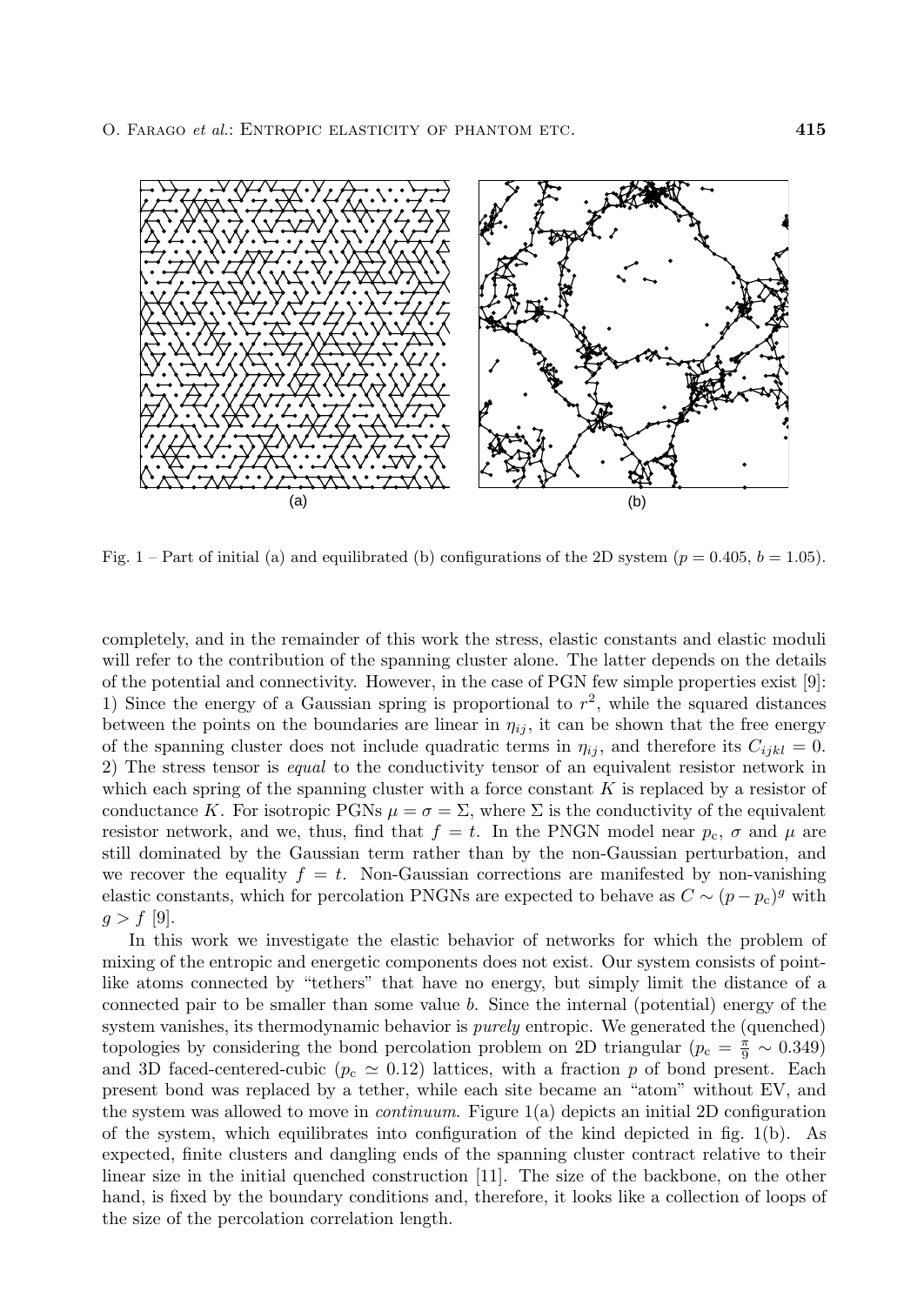

Fig. 2 – Logarithmic plot of the stress  $\sigma$  and the shear modulus  $\mu$  as a function of  $(p - p_c)$ , for 2D systems. The slope of the solid line is 1.35. Results are in  $kT/b^2$  units.

Fig. 3 – Logarithmic plot of the elastic constants  $C_{11}$  and  $C_{44}$  as a function of  $(p-p_c)$ , for 2D systems. The slope of the lines is  $\approx 2$ . Results are in  $kT/b^2$  units.

The non-interacting character of phantom networks significantly simplifies the numerical procedure: 1) Since we are not interested in the (trivial) contribution of the finite clusters, they were removed from the simulations. 2) Dangling ends of the spanning cluster do not contribute neither to the stress nor to the elastic constants and, therefore, they can also be removed. Thus, for every quench we identified the backbone (using the "burning" algorithm [12], which was slightly modified to deal with the periodic boundary conditions applied in the simulations) and explored the configuration space using a Monte Carlo (MC) updating scheme [13] in which the conventional Metropolis single atom steps are replaced by collective steps of chains of atoms. At each MC time unit we made a number of move attempts (with acceptance probability  $\sim 0.5$ ) equal to the number of atoms. In the 2D simulations, we used a 120 × 138 triangular lattice (that has an aspect ratio very close to 1) with nearest-neighbor spacing  $b_0 \equiv 1$ , and a number of quenched topologies that ranged from  $N_t = 200$  for p closest to  $p_c$ , down to  $N_t = 20$  far from  $p_c$ . In the 3D simulations we used systems of  $24^3$  cubic unit cells (each containing 4 atoms), *i.e.* of linear size  $L = 24\sqrt{2}b_0$ , with nearest-neighbor spacing  $b_0 \equiv 1$ , and  $30 \leq N_t \leq 150$ . The duration of the MC run of each individual sample was *at least* 50 times larger than the relaxation time which we estimated from the expression  $\tau = dkT L^2 \rho / (\pi^2 \mu s^2)$ , where s is the (average) distance an atom moves in one MC time unit,  $\rho$ is the number density of atoms, and d is the dimensionality of the system [14]. The value of  $\mu$  in this expression was taken, *a posteriori*, from the simulations. We used a new method enabling the direct measurement of the stress and elastic constants from the probability densities of finding maximally extended tethers [10]. The error estimates are affected by the fluctuations in the values of the measured quantities between the different quenches, and to a lesser extent by the thermal uncertainties within each sample. The error bars appearing in the graphs correspond to one standard deviation of the average.

In our system we can vary only two non-trivial parameters: bond concentration  $p$ , and the maximal tether length b (measured in the units of the nearest-neighbor spacing  $b_0$ ). Figure 2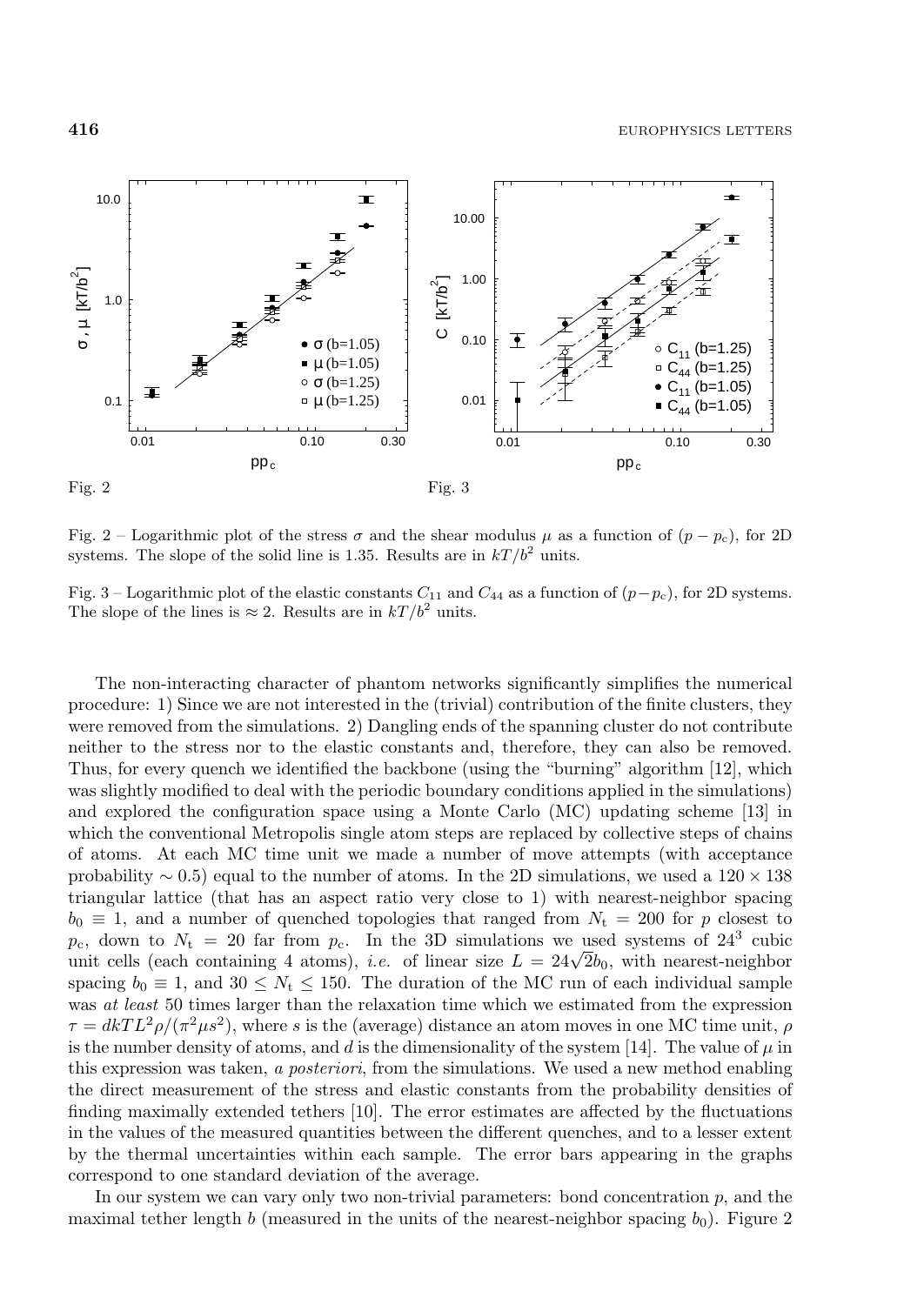

Fig. 4 – Logarithmic plot of the stress  $\sigma$  and the shear modulus  $\mu$  as a function of  $(p - p_c)$ , for 3D systems with  $b = 1.05$ . The slope of the solid line is 1.95. Results are in  $kT/b^3$  units.

Fig. 5 – Logarithmic plot of the elastic constants  $C_{11}$ ,  $C_{12}$ , and  $C_{44}$  as a function of  $(p - p_c)$ , for 3D systems with  $b = 1.05$ . The slope of different lines is  $\approx 2.65$ . Results are in  $kT/b^3$  units.

depicts our results for  $\sigma$  and  $\mu$  as a function of  $(p - p_c)$  for 2D systems with  $b = 1.05$  and  $b = 1.25$ . It clearly demonstrates that close to  $p_c$ , the network becomes Gaussian: First, the difference between  $\mu$  and  $\sigma$  decreases as we approach  $p_c$ , which implies that the elastic constant  $C_{44} = \mu - \sigma$  vanishes faster than both quantities. Second, when plotted in  $kT/b^2$ units, the values of  $\sigma$  and  $\mu$  in systems with different b converge towards each other. This is explained by the facts that a) the stress of a 2D PGN depends only on the topology of the network and the value of the springs force constant  $K$ ; and b) for the tethered networks, the *effective* K is proportional to  $kT/b^2$  [8]. Third, the value of f extracted from the the graphs is  $f = 1.35\pm0.10$ , very close to the value of the conductivity exponent  $t = 1.297\pm0.007$  in 2D [15]. A similar result for the exponent f has been obtained by Plischke *et al.* [16]. They used central force networks in which both entropy and energy contribute to the elastic properties and, by examining systems at several temperatures, removed the energetic component. Close to  $p_c$ the elasticity of central force systems is completely dominated by entropy, and their result for f reflects this fact.

In fig. 3 we present our results for the elastic constants  $C_{11}$  and  $C_{44}$ , which are supposed to vanish in the purely Gaussian case. Shorter tethers correspond to larger values of the elastic constants, since they represent more stretched networks, which exhibit stronger deviations from Gaussian behavior. Despite almost an order-of-magnitude difference between  $C_{11}$  and  $C_{44}$  for the same b, and half an order-of-magnitude difference between the same constants for the different values of b, all the results can be described by a power law  $(p - p_c)^g$ , with the same exponent  $g = 2.0 \pm 0.2$ , which is significantly larger than f. (We do not show the elastic constant  $C_{12}$ , which has large statistical uncertainties that prevent the exact determination of the power law. The results are, however, consistent with the power laws for the other constants.) To further ascertain the universality of  $g$ , one would need to increase  $b$  to even larger values. This, however, would further decrease the values of the elastic constants which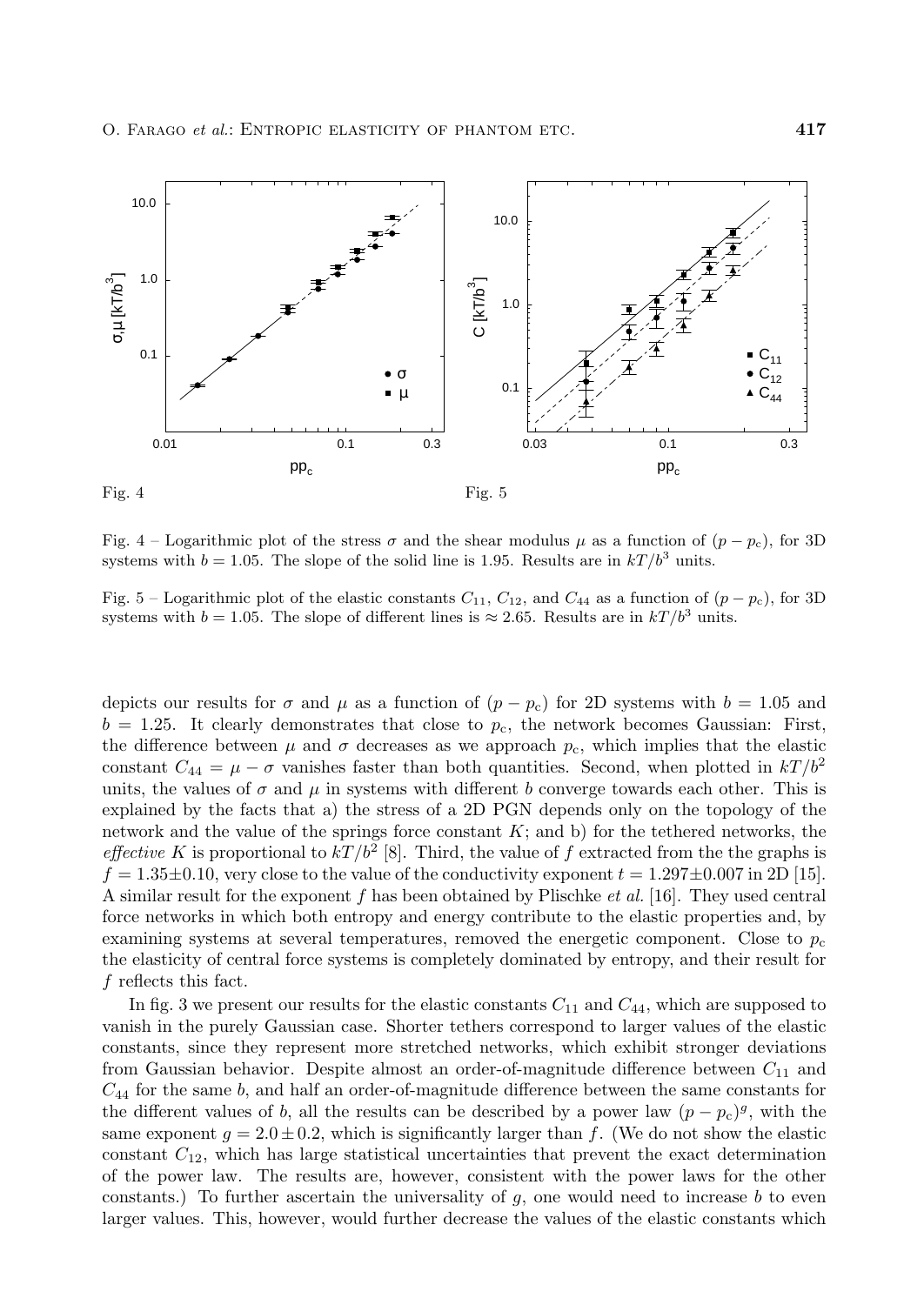in our method of simulations [10] would increase the statistical uncertainties, and require increase of the simulation length beyond our computational ability.

Our results for the 3D networks with  $b = 1.05$  are shown in figs. 4 and 5. Again, the validity of the PGN model is supported by the observation that  $\sigma$  and  $\mu$  converge towards each other as we approach  $p_c$ , following power laws with  $f = 1.95 \pm 0.05$ , which agrees with the conductivity exponent  $t = 2.003 \pm 0.047$  in 3D [17]. The elastic constants also follow power laws with an exponent  $g = 2.65 \pm 0.15$ . Note that our results confirm the relation  $C_{11} = C_{12} + 2C_{44}$ , which indicates that close to  $p_c$ , percolating networks behave as isotropic systems. At  $p = 1$  the system has a lower (cubic) symmetry, and there is a gradual deviation from this relation with increasing  $p$  beyond the regime shown in fig. 5.

In ref.  $[9]$  we used PNGN model to derive bounds on the exponent g, which is a consequence of non-Gaussian behavior:  $3t-2\nu(d-1) \leq q \leq 4(t-1)-\nu(3d-4)$ , where  $\nu$  is the correlation length exponent. The perturbative derivation of the bounds was self-consistent only for  $d \geq 3$ . We note that our result for  $g$  in  $d = 3$  is, within the statistical uncertainty, consistent with the bounds 2.48  $\leq$  g  $\leq$  2.60. One should keep in mind, however, that the PNGN model assumes that the coefficient of the quartic perturbation term to the Gaussian spring energy is a constant number, while for the tethered network model its effective value may depend on the mean stress and, thus, on the position of the bond in the network.

In conclusion, we studied the critical elastic behavior of purely entropic phantom model with topology of a percolating network. The microscopic tethering potential is very different from a Gaussian spring. Nevertheless, diluted networks become very "floppy" so that the potentials become effectively Gaussian and, consequently, the shear modulus behaves as the conductivity of RRN. The non-trivial power law dependence of the elastic constants of the spanning cluster on  $(p - p_c)$  is a signature of a deviation from the Gaussian behavior, and is controlled by a critical exponent significantly larger than the exponent of conductivity. Since g characterizes a "sub-leading" behavior, a detailed study of a broad class of potentials is needed to verify its universality.

∗∗∗

We greatly appreciate the support of E. BIELOPOLSKI and CH. SOFER from the Tel Aviv University Computation Center, and of G. Koren from the High Performance Computing Unit at the Inter University Computation Center. This work was supported by the Israel Science Foundation through Grant No. 177/99.

## REFERENCES

- [1] Stauffer D. and Aharony A., *Introduction to Percolation Theory* (Taylor and Francis, London) 1992.
- [2] ADAM M. and LAIREZ D., *Physical Properties of Polymeric Gels*, edited by J. P. COHEN ADDAD (J. Wiley and Sons, Chichester) 1996, p. 87 and references therein.
- [3] de Gennes P. G., *J. Phys. (Paris) Lett.*, **37** (1976) L1.
- [4] See, *e.g.*, Daoud M. and Coniglio A., *J. Phys. A*, **14** (1981) L301; Castillo H. M. and Goldbart P. M., *Phys. Rev, E*, **58** (1998) R24.
- [5] A partial list of experimental works from the last decade: Carciun F., Galassy C. and RONCARI E., *Europhys. Lett.*, 41 (1998) 55; ADAM M., LAIREZ D., KARPASAS K. and GOTTLIEB M., *Macromol.*, **30** (1997) 5920; Colby R. H., Gillmor J. R. and Rubinstein M., *Phys. Rev. E*, **48** (1993) 3712; Devreux F., Boilot J. P., Chaput F., Mailier M. and Axelox M. A. V., *Phys. Rev. E*, **47** (1993) 2689; Axelox M. A. V. and Kolb M., *Phys. Rev. Lett.*, **64** (1990) 1457. See also ref. [2].